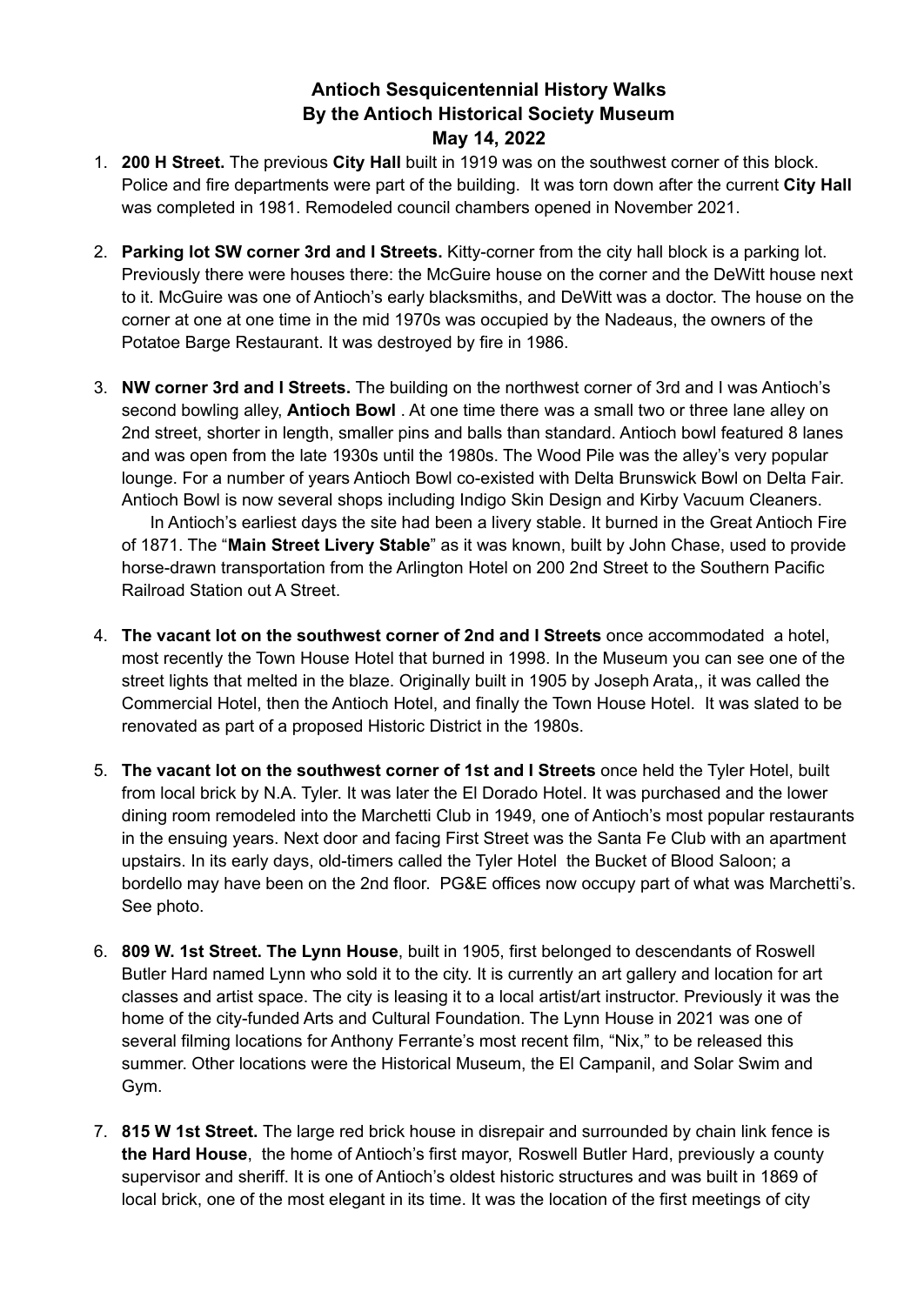government after Antioch's incorporation on February 6, 1872. The city has plans to renovate it and turn it into city staff offices.

- 8. **100 I Street.** The site is Antioch's **Amtrak Train Stop,** formerly the Santa Fe Station. The original 1902 frame train station burned down in 1979, The concrete structure replacing it was recently removed. Southern Pacific (originally Central Pacific) along Railroad Ave. came to Antioch in 1878, Santa Fe not until 22 years later.
- 9. **Across H Sreet. from the train stop** is what used to be Jack Wolfe Hardware. The store had almost everything in it. Earlier it was Carman and Israel Groceries, founded in the 1870s.
- 10. **Out over the water** is the new-this-year Monica's at the **Riverview**. For many years it was the Riverview Lodge Restaurant, a seafood destination, and before that it was the **Antioch City Wharf**. The entire surface was wood. There was a dock at one time on the river side, where boats could tie up while occupants dined at the restaurant. One year a ship being turned ran into the wharf causing much damage.
- 11. **The river** you see is the **San Joaquin River**. It drains the southern part of the Central Valley. Antioch is in an especially auspiciously prime location, at the confluence of two long rivers (the other being the Sacramento that drains the northern part of the Central Valley). It is the gateway to a vast inland delta formed by the two rivers with over 1000 miles of waterways. Antioch has a clear view of the visually dominating Mount Diablo. More can be learned about the Delta at Big Break Regional Park in Oakley. Mt. Diablo is the site of Mt. Diablo State Park. The river was basically early Antioch's highway; it was the main source of transportation..
- 12. **Looking across the river one sees Kimball Island,** named for Antioch's first permanent European-American resident, George Kimball, who landed at the foot of F Street in 1850. While legal issues concerning his land in Antioch were resolved, he and his family lived on Kimball Island, rowing or sailing across. His family grew produce and raised dairy cattle on the island. Others have farmed it over the years, asparagus in particular. The back part of the island at one time was the site of a floating bordello. Some time before 1970, WWII officer's quarters, four in all, had been barged to the island from Mare Island. People rented them from the island's owner. They have all burned or been removed. Today Kimball Island is a restored wetlands.
- 13. T**he north side of 2nd Street between H and I Streets** at one time was the home of several bars: Blu's, the 639 Club, the Alibi for instance, and a pool hall. They and others were popular watering holes for factory workers at the end of a long day - or night if they worked graveyard. The bars would open at 5:00 a.m. for these workers.
- 14. **H Street north of 2nd Street.** The grassy open area is called **Waldie Plaza,** named for Jerome Waldie, Congressman from Antioch who served from 1966-1974. He was the first member of congress to call for Nixon's impeachment. An underground water fountain has been removed. The Plaza has been the site of city sponsored summer concerts.
- 15. **Both sides of 1st Street between H and I or G and I** have been tagged as **Antioch's Chinatown** in the 1870s. Most of the homes burned in the Great Fire of 1871. Replacements were burned in 1876 when Antioch tried to run Chinese prostitutes out of town.
- 16. **101 H Street on Waldie Plaza** is the location of T**he Casino Building.** The lot originally was a lumber yard warehouse for the Gallaway and Boobar Lumber Company that later became the Antioch Lumber Company after it moved east to E Street. The building then became the Pavilion roller skating rink in 1906. For a time vaudeville acts and one-reel silent movies were shown at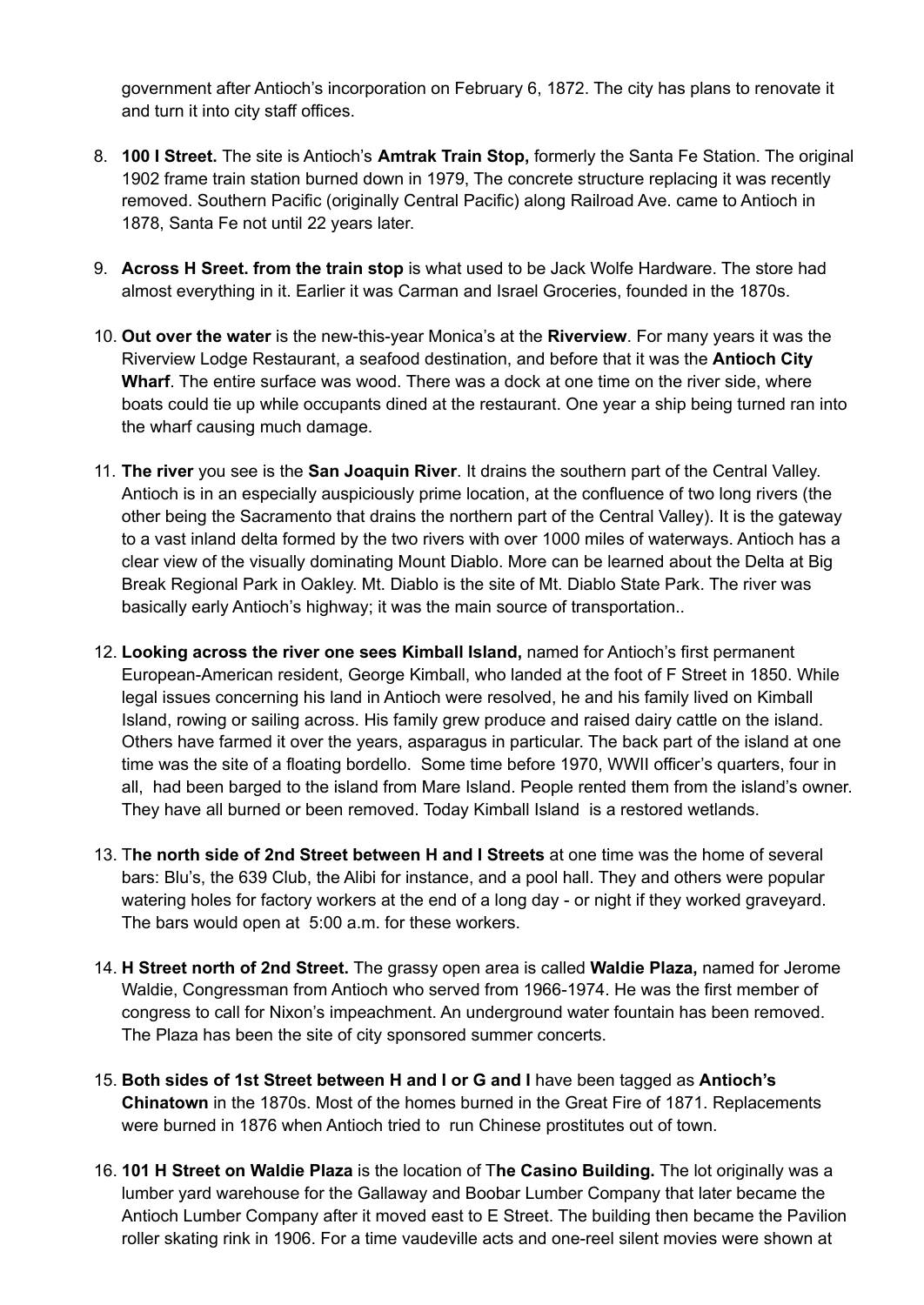the rink. In 1911, Ferd Stamm and Ralph Beede built the Casino Theatre for silent movies and vaudeville. In the process an Indian burial ground was discovered. Many years later in 1975 after larger movie theatres were built, the Casino became home to multiple shops. Access to presumed Chinese tunnels was reported to be in the basement. Today the building houses the Chamber of Commerce, apartments upstairs, and a walk-up coffee business. Note: evidence of a second location of an Indian Burial ground was found at Rodger's Point, originally called Smith's Point by European Americans.

- 17. **NE corner of 2nd and H Streets. The Bank of Antioch** established in 1891 moved into this building in 1923. In 1934 it merged with Bank of America, staying a bank until the bank moved to 4th and G Streets. It has been a hobby store, the Rivertown Arts Center, and an event center.
- 18. **The parking lot between the bank building and the El Campanil Theatre** was once the site of the **Arlington Hotel** (called the Dickerson hotel when it was first opened in 1890), Antioch's grand hotel with three stories and over 40 rooms. It was torn down in 1939 for a new post office that was never built in this location.
- 19. **608 2nd Street** was the site of the first *Antioch Ledger* **Office.** It was established in 1870 and remained in continuous operation - with a variety of Ledger names - until 1990 when it combined with the *Ptitsburg Post Dispatch,* becoming the *Ledger/Post Dispatch*. Eventually it was absorbed by the *Contra Costa Times*, until the *Times* merged with other east bay papers to form the Bay Area News Group and became the *East Bay Times*. Print and microfiche copies of the *Ledger* are available at the Antioch Historical Society Museum. For many years it was an afternoon paper and its paper routes provided a popular first job for Antioch's young people.
- 20. **604 ½ 2nd Street** for many years in the 1970s and 80s was the site of **Mercado's Barber Shop.** Brothers Frank and Bill Mercado cut the hair of many Antioch men. It drew many who would hang out on fall Saturday mornings to discuss the previous night's football game. Thus was born what would later become the Antioch Sports Legends which resides in the Antioch HIstorical Society Museum. A replica of the barber shop is one of the Legends displays. When Frank died, Bill filled his chair with Frank's daughter Tricia Mercado. Women began to have their hair cut at Mercado's,too. Mercados cut hair there from about 1948 until
- 21. **NW corner 2nd and G Streets.** Here stands Antioch's magnificent art deco theatre, the **El Campanil Theatre**, which opened on November 1, 1928, to great fanfare, including an automobile parade. The builders of the Casino Theatre, Ferd Stamm and Ralph Beede, also built the El Campanil, at a cost of half a million dollars. The Casino could only handle single reel silent films, but the state of the art new theatre could handle multi-reel films. Within a year, however, Stamm and Beede invested in the equipment to handle talkies. Like the Casino, the theatre presented vaudeville shows, too. Famous performers of the past left behind their signatures and even poetry, and included Sally Rand, Donald O'connor, Louis Armstrong, Roy Rogers, Al Jolson, and Edger Bergen and Charlie McCarthy. The talkies led to the demise of vaudeville. The Stamms operated the theatre until 2003. It then became the property of the El Campanil Preservation Foundation who restored it and reopened it. (Thank you, Rick Carraher.) In 2018, the theatre's 90th year, the Foundation was awarded the Eclectic Architecture Award by the Art Deco Society of California. The bell at the highest point of the theatre's facade was the school bell from the Antioch Grammar School that was demolished in 1926.
- 22. **South side of 2nd Street between G and H.** In Antioch's earliest days the block featured in the **Meinken Building,** built in 2005, a saloon with rooms to rent above. Closer to G Street was a doctor's office and a drug store. There was a hall upstairs used for meetings. In the years since numerous businesses have come and gone, including restaurants, bars, gun stores, and stamp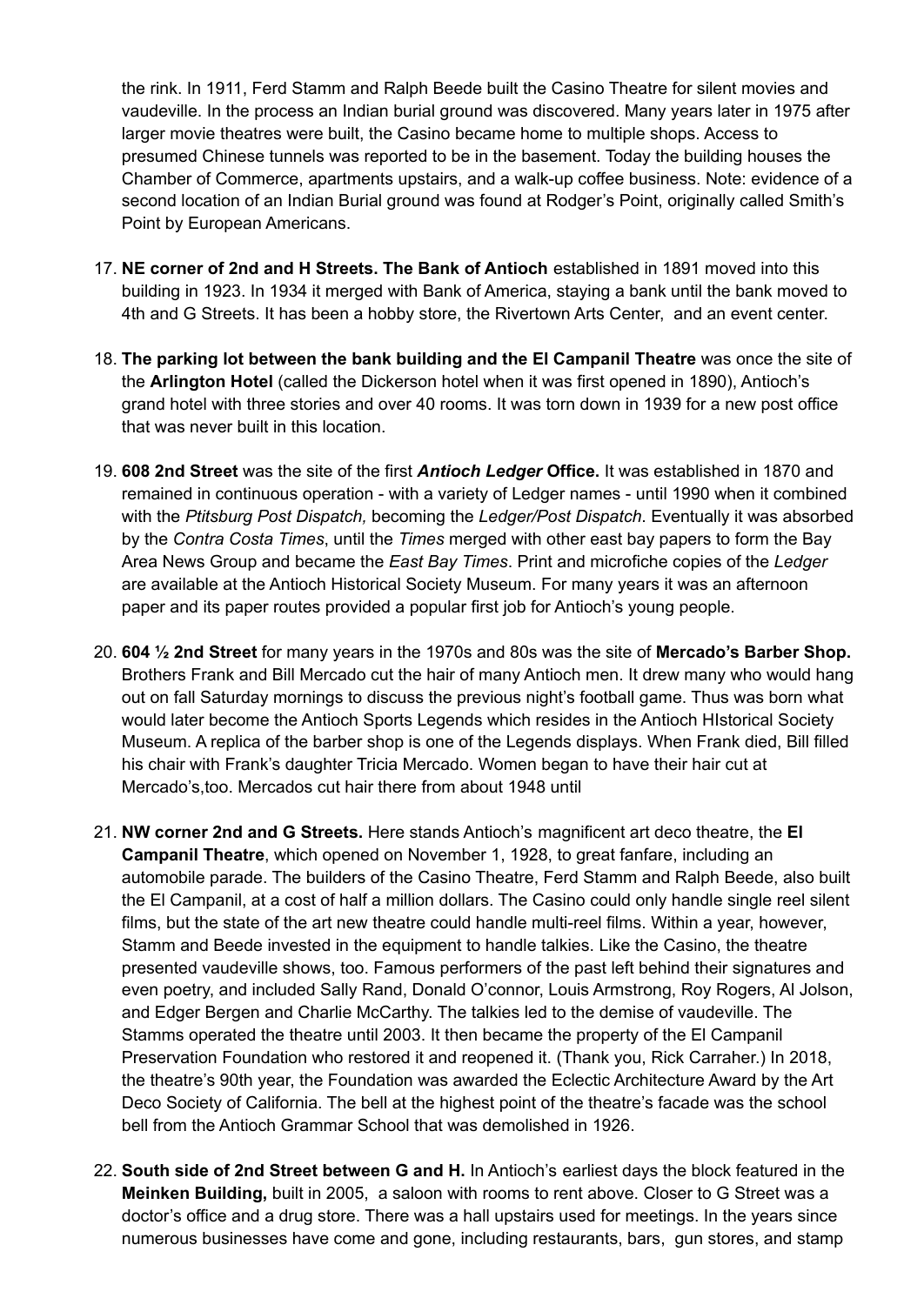and coin shops. Today the block sports three restaurants (one just opened in late April 2022) and a bakery, part of Antioch's growing dining district.

- **23. SW corner 2nd and G Streets.** The original site of the First National Bank of Antioch,built in 1910. This location, too, has had a succession of occupants. It has been a travel business, a stained glass workshop and craft store, and currently medical supplies.
- **24. NE corner 2nd and G Streets.** A succession of four different hardware stores occupied this building before it became Famous Fashions in about 1948, closing in 1987. Most recently it has housed 2nd hand stores that help veterans in need.
- **25. SE corner 2nd and G Streets** has belonged to the **Antioch Masonic Lodge** since 1923. When it was first built in 1905 as the **Belshaw Building and Theatre,** the three story brick structure replaced a wooden building, The Antioch Cash Store, also owned by Charles Belshaw. The third floor is a theatre that hosted Riverview High . School graduations as well as school dances and basketball games. The Masonic Lodge has met in the theatre area for almost 100 years. The ground floor has held various businesses over the years, at one time Geddes Music, and currently the Willow Park Mercantile. iI is rumored a speakeasy was in the basement floor during prohibition. The walkers on May 14, 2922, are invited to go inside. Upstairs features photos of early Masonic leaders who were also Antiochl's leaders.
- **26. 517 2nd Street.** The **Ledger** moved here in 1882. In the last 50 years the location has held PG&E offices, and for too short a time, a delicious European style bakery/coffee house, and others businesses.
- 27. **F Street parking lot south of 2nd Street** A **mural** covering the east wall of what used to be Fontana Stationers was commissioned by the Antioch City Council and the Civic Arts Commission in 1997 to commemorate **Antioch's 125th birthday.** The mural, painted by artist Charlotte Downs-Siska and her daughter, was finished in 1998. It depicts the 4th of July picnic in 1851 when Antioch's name was agreed upon and changed from Smith's Landing. The mural includes William Wiggin Smith with other Antioch residents on the far left, Captain Kimball and his daughter Adelia on the right, sailing ships, coal trains, the Beede Lumber Company, and three endangered species. The picnic was at William Smith's house.
- 28. **NW corner of 2nd and F Streets.** Fifty years ago a house still stood here. One historian calls this the bluff on which Antioch founder William Smith built his house and that it is where the naming picnic was in 1851. Another says William Smith's house was behind where the El Campanil is now, and the picnic was held there. According to that historian, this site held the **house of S. B. Joslin.** His Saddle and Harness Shop was downstairs that had been moved from 2nd and G. A photo at the Contra Costa County Historical Society says it was the Pitt house.
- **29. Foot of F Street** The plaque here commemorates the landing in 1850 of a sailing packet of people from Maine led by **Captain George W. Kimball** and his family who became the first permanent residents of Antioch. We will see the house he built later that year. He was a leader in the young city, being its first postmaster, school trustee, notary public and justice of the peace. The old name for F Street used to be Kimball Street. Next to the monument used to be a piece of remaining track from the Empire Railroad that brought coal from the more eastern coal towns (Judsonville, Stewartville, and West Hartley) to the wharves on the river here to be shipped for heating both San Francisco and Sacramento.
- 30. **NW corner 2nd and F Streets** In fall of 1974 a restaurant opened in the downstairs of this building called the **Potatoe Barge**. Its construction included ship's knees from barkentines sunk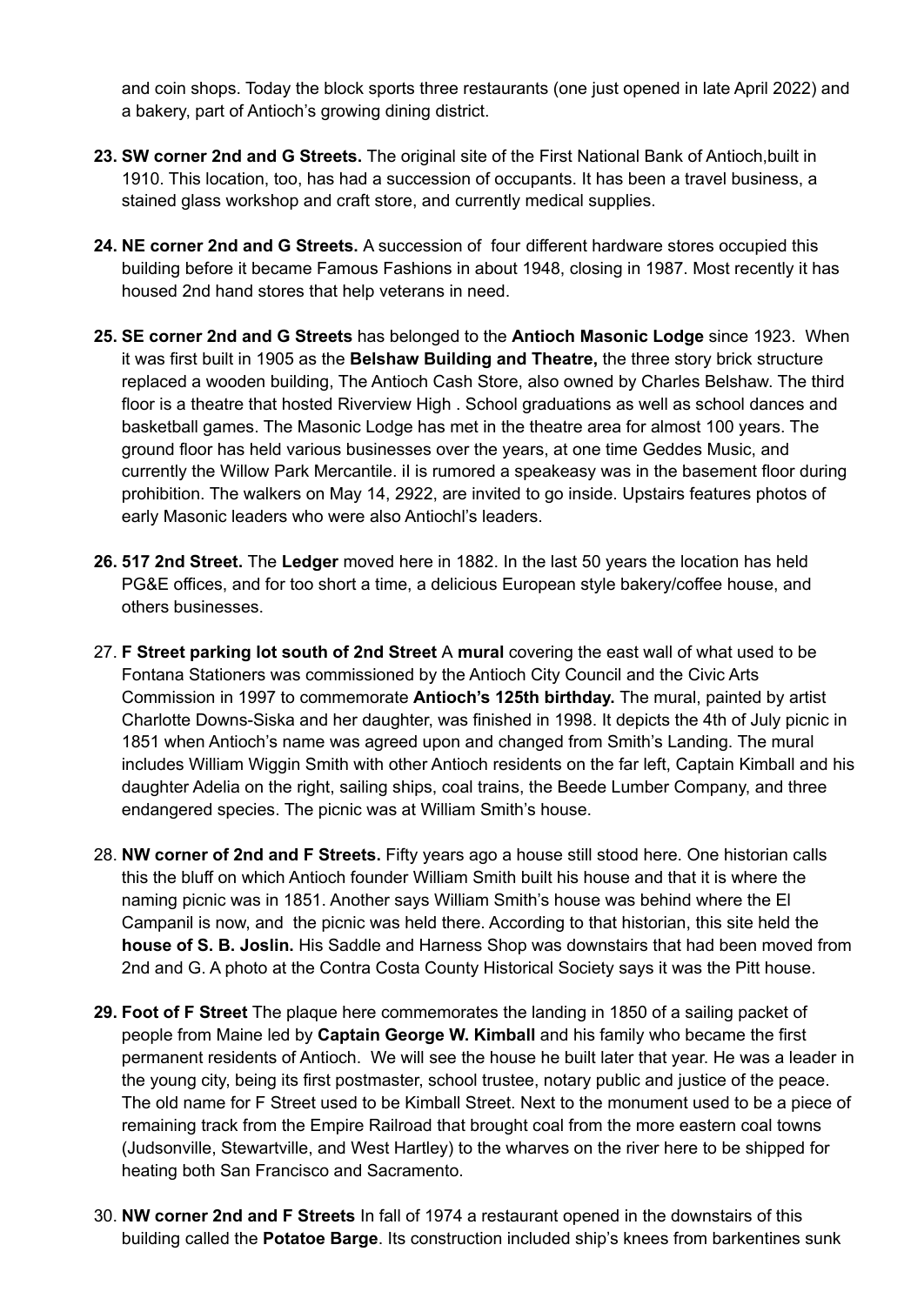across the river and stained glass windows from the first Holy Rosary Church. The restaurant was a little bit of Berkeley in Antioch, with poetry nights, open mike nights, and live music plus delicious homemade food. Many who gathered there in its early days are still friends today. Since then a succession of restaurants have occupied the spot, most recently the Solid Rock Cafe.

- 31. **South side of 2nd Street between F and E Streets** At one time this site held the yards for the Empire Railroad, storing supplies for building its rails. Fifty years ago the site was occupied by the Sears Roebuck department store. It has since been remodeled into the Nick Rodriguez Community Center which includes a theatre that is the home of the Drama Factory, the Senior Center, and the offices of the Antioch Recreation Department.
- 32. **340 W 2nd** The iconic green building, built in 1864 was originally the Grange, an association of farmers. **The Antioch Lumber Company** was originally known as Gallaway and Boobar Lumber Company located in what became known as the Casino Building. In 1883, with Henry F.Beede, Sr., as a partner, the company moved into this location, putting their lumber yard across the street. The parking lot to the west was the location of the company horse barn. A large U-shaped dock allowed ocean going vessels to bring logs from Oregon and Washington to be unloaded here. The logs were planed into boards which built many homes and businesses in Antioch and Pittsburg. Many were shipped to San Francisco.
- **33. Large dirt lot, 2nd to 3rd Streets, E to C Streets.** As recent as 50 years ago the **Yard** held a large lumber shed that had at times stored between 1½ to 2 million board feet of lumber. Today there is a movement to convert the empty yard into a town square for Antioch, a location for community gatherings, concerts, farmer's markets, and other events.
- 34. **SE Corner 3rd and F Streets** now a parking lot for the downtown post office on 4th Street, until 1956 it held the **home Captain George Kimbal**l built soon after his arrival here in September of 1850.
- 35. **415 3rd Street**. This house was originally the home of George Kimball's daughter Adelia Kimball Schott, right next door to the home her father had built.
- 36. **NE Corner of 6th and F Streets** Antioch's first library building was a **Carnegie Library** which opened in 1915, thanks to the efforts of the Antioch Women's Club. Previously the Club hosted a lending library in their building on G Street. They had joined the county library system and purchased the land for this building, winning a grant to build it. It was the first home of the Antioch Historical Society Museum which iquickly outgrew it. It is one of only two remaining Carnegies in Contra Costa County.
- 37. **SE Corner of 6th and F Streets** The oldest continuously used church building in Antioch first was the home of the **First Congregational Church**, first built in 1869, then torn down and replaced by this building in 1891. It's church bell was the first rung in Antioch and is now owned by the Antioch Historical Museum. In 2021 the church donated all of its records and the bell to the organization. Thomas Gaines, Antioch's first Black resident, was a member as was George Kimball and William Smith. The church school educated the children of Chinese levee workers.
- 38. **509 G St.** Even though women could not vote in the early 1900's, women have always been able to exert influence. Antioch's **Women's Club** built this meeting place in 1910. They were credited with bringing about Antioch's first water system to individual homes and first sewer system. They worked to gain women's right to vote. A list of other accomplishments by the organization is lengthy.